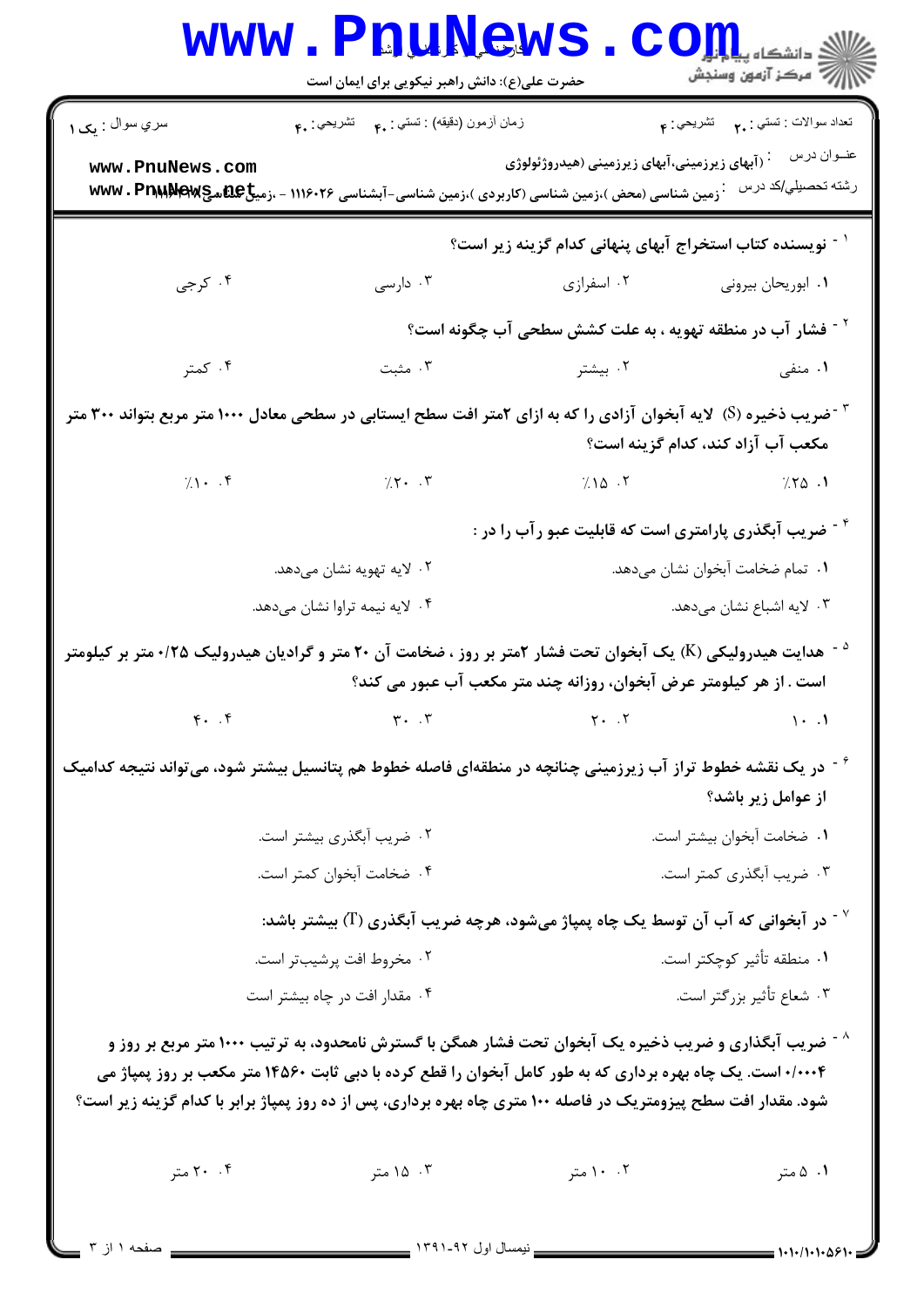| نعداد سوالات : نستي : ٢. نشريحي : ۴                                                    |                                                           | زمان أزمون (دقيقه) : نستبي : ٩. نشريحي : ۴.                                                                   | سري سوال : ۱ يک                                                                                                              |
|----------------------------------------------------------------------------------------|-----------------------------------------------------------|---------------------------------------------------------------------------------------------------------------|------------------------------------------------------------------------------------------------------------------------------|
| عنــوان درس<br>رشته تحصيلي/كد درس                                                      | <sup>:</sup> آبهای زیرزمینی،آبهای زیرزمینی (هیدروژئولوژی) |                                                                                                               | www.PnuNews.com<br><b>7 زمین شناسی (محض )،زمین شناسی (کاربردی )،زمین شناسی-آبشناسی ۱۱۱۶۰۲۶ - ،زمیخ۲۳ BB هچ۳۷W . PrawMerw</b> |
| <sup>۹ -</sup> حفاری به روش ضربهای را میتوان برای حفر چاه در:                          |                                                           |                                                                                                               |                                                                                                                              |
| ۰۱ غالب سنگهای آذرین و آهکی به کار برد.                                                |                                                           | ۰۲ غالب سنگهای آذرین و رسوبی به کار برد.                                                                      |                                                                                                                              |
| ۰۳ غالب سنگهای سخت و رسوبات به کار برد.                                                |                                                           | ۰۴ غالب سنگها و رسوبات به کار برد.                                                                            |                                                                                                                              |
| <sup>۱۰ -</sup> کدام مورد زیر نقش مهمی در حفاری دورانی دارد؟                           |                                                           |                                                                                                               |                                                                                                                              |
| ۰۱ گل حفاری                                                                            | ۰۲ مته حفاري                                              | ۰۳ سوزن حفاري                                                                                                 | ۰۴ لوله حفاري                                                                                                                |
| ّ ` ` - با افزایش کدام یک از عوامل زیر به خاک قابلیت زهکشی آن بهبود مییابد؟            |                                                           |                                                                                                               |                                                                                                                              |
| $H\!co3$ .                                                                             | $CaSO4$ .                                                 | $SO_3$ $\cdot$ $\cdot$                                                                                        | Na.                                                                                                                          |
|                                                                                        |                                                           | <sup>۱۲ -</sup> کدام یک از نمودارهای زیر برای نمایش تجزیه شیمیایی فقط یک نمونه به کار میرود؟                  |                                                                                                                              |
| ۰۱ ستونی                                                                               | ۰۲ استيف                                                  | ۰۳ لگاريتمي                                                                                                   | ۰۴ پیږ                                                                                                                       |
| <sup>۱۳ -</sup> کدامیک از آبخوانهای زیر برای ذخیره مقدار قابل توجهی از آب مناسبتر است؟ |                                                           |                                                                                                               |                                                                                                                              |
| ۰۱ آبخوانهای تحت فشار                                                                  |                                                           | ۰۲ آبخوانهای آزاد                                                                                             |                                                                                                                              |
| ۰۳ آبخوان های معلق                                                                     |                                                           | ۰۴ آبخوانهای تحت فشار نشتی                                                                                    |                                                                                                                              |
|                                                                                        |                                                           | <sup>۱۴ -</sup> در کدام یک از شرایط زیر بهتر است به جای ذخیره آب در مخازن سطحی ، آن را در آبخوانها ذخیره کرد؟ |                                                                                                                              |
| ٠١ نزديک بودن سطح ايستابي به سطح زمين                                                  |                                                           | ۰۲ بالا بودن میزان تبخیر در منطقه                                                                             |                                                                                                                              |
| ۰۳ کم بودن هدایت هیدرولیکی زمین                                                        |                                                           | ۰۴ کم بودن میزان تراوش آب از سطح                                                                              |                                                                                                                              |
|                                                                                        |                                                           | <sup>۱۵ -</sup> برای تغذیه مصنوعی آبخوانهای تحت فشارکدامیک از روشهای زیر کارایی بیشتری دارد؟                  |                                                                                                                              |
| ۰۱ پخش آب در حوضچههای سطحی                                                             |                                                           | ۰۲ انتقال آب به مجاری قناتهای خشک                                                                             |                                                                                                                              |
| ۰۳ ایجاد بند در بستر آبراههای طبیعی                                                    |                                                           | ۰۴ تزریق آب به درون چاههای تغذیه                                                                              |                                                                                                                              |
|                                                                                        |                                                           |                                                                                                               | گرتیشتر بودن کدام یک از عوامل زیر باعث می شود که طول زبانه آب شور در آبخوانهای تحت فشار ساحلی کمتر باشد؟ $\mathcal{S}$       |
| ٠١ ضخامت أبخوان                                                                        |                                                           | ۰۲ میزان جریان آب شیرین به طرف دریا                                                                           |                                                                                                                              |
| ۰۳ میزان شوری آب دریا                                                                  |                                                           | ۰۴ هدايت هيدروليكي آبخوان                                                                                     |                                                                                                                              |
| ۱ <sup>۷ -</sup> کدام یک از مدلهای زیر، مدل واقعی کوچک شدهای از آبخوان است؟            |                                                           |                                                                                                               |                                                                                                                              |
| ۰۱ مدل ماسهای                                                                          | ۰۲ مدل سیال ویسکوز                                        | ۰۳ مدل شبکه مقاومت                                                                                            | ۰۴ مدل مقاومت خازن                                                                                                           |